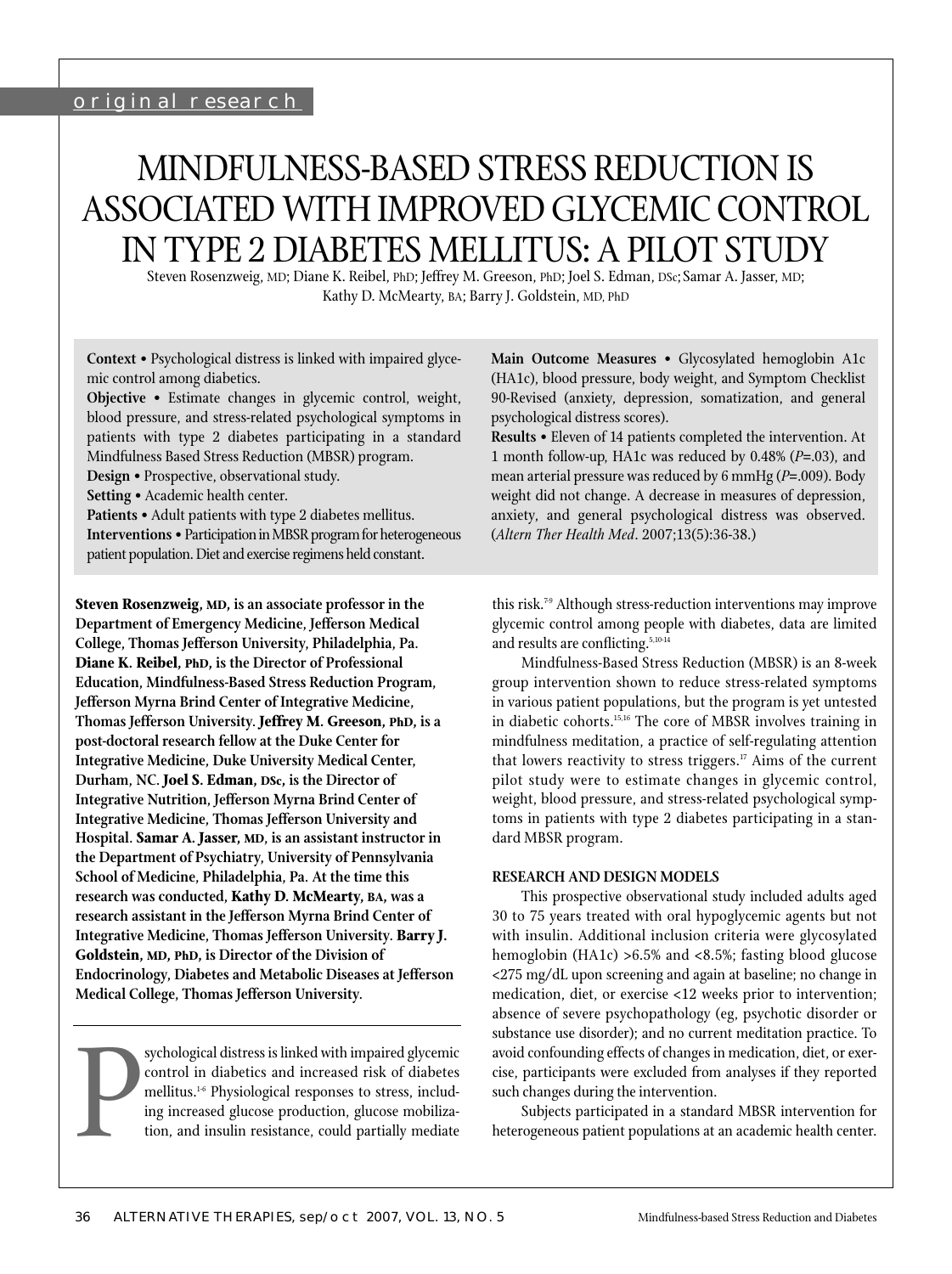| TABLE Treatment-related Changes in Glycemic Control, Weight, and Blood Pressure* |                                   |     |                |                           |      |                |
|----------------------------------------------------------------------------------|-----------------------------------|-----|----------------|---------------------------|------|----------------|
| <b>Baseline (Week 0)</b><br>Outcome variable                                     | <b>Post-intervention (Week 8)</b> |     |                | Follow-up (Week 12)       |      |                |
|                                                                                  |                                   | P   | d <sup>8</sup> |                           | P    | d <sup>§</sup> |
| $7.50 \pm 0.51$                                                                  | $7.23 \pm 0.67$                   | .14 | .46            | $7.02^{\dagger} \pm 0.58$ | .03  | .88            |
| $236 \pm 48$                                                                     | $238 \pm 50$                      | .20 | .04            | $240 \pm 46$              | .10  | .09            |
| $100 \pm 12$                                                                     | $97^{\ddagger} + 10$              | .07 | .27            | $94^{\dagger} \pm 13$     | .009 | .48            |
|                                                                                  |                                   |     |                |                           |      |                |

*\**Data are reported as mean ± SD. †*P*<.05 for paired, 2-tailed *t*-test with pre-intervention mean. ‡*P*<.10 for paired, 2-tailed *t*-test with pre-intervention mean. §Interpretative ranges: 0.20=small, 0.50=medium, 0.80=large.19

MBSR consists of 8 weekly 150-minute sessions plus a 7-hour weekend session. The program follows the curriculum developed at the University of Massachusetts Stress Reduction Program by Dr Jon Kabat-Zinn.<sup>17</sup> A range of mindfulness meditation techniques are taught: body scan, awareness of breathing, mindful walking, mindful eating, and mindful communication. In all of these practices, the participant trains to pay full attention to present-moment experience, choosing to respond skillfully rather than react automatically to external events, thoughts, emotions, or sensations as they arise. Each participant receives 2 practice compact discs to support a home practice requirement of at least 20 to 30 minutes of formal meditation per day, 6 days per week.

Outcome measures were taken at 3 time points: baseline (week preceding MBSR), program completion (week 8), and 1-month follow-up (week 12). Variables included HA1c, a measure of average blood sugar over the prior 12 weeks; blood pressure; weight; and selected subscales from the Symptom Checklist 90-Revised (depression, anxiety, somatization, general severity index<sup>18</sup>). Data on compliance with home meditation practice were collected weekly during the intervention. Paired *t*-tests (2-tailed,  $\alpha$ =.05) were used to compare baseline, post-intervention, and follow-up means on dependent variables. Cohen's *d* was used to estimate the magnitude of treatment effect sizes at post-intervention and follow-up relative to baseline status.19 Data are reported as mean ± SD unless otherwise indicated.

## **RESULTS**

Fourteen patients enrolled (5 men, 9 women). Mean age was  $59.2 \pm 2.57$  years. Ten subjects were Caucasian; 4 were African American. Average time since diagnosis was  $7.36 \pm 1.63$ years. Eleven subjects completed the intervention: 1 subject dropped out of the MBSR program, 1 subject was excluded because medication was decreased during the study period, and 1 subject was excluded because medication was increased during the study period. Compliance with home meditation practice was excellent, with subjects reporting a mean of 6.5  $(\pm 0.9)$  sessions per week for 24 ( $\pm$ 2.5) minutes per session. No changes in diet or exercise regimen were reported during the investigation.

As shown in the Table, a downward trend in HA1c was observed after 8 weeks at completion of intervention (*P*=.14,  $d=0.46$ ). A statistically significant reduction in HA1c of  $0.48\%$ 

was found at 1 month follow-up, representing a large magnitude effect size (*P*=.03, *d*=0.88). A downward trend in mean arterial pressure was also seen at 8 weeks (*P*=.07, *d*=0.27), reaching statistical significance at 1 month follow-up (P=.009, d=0.48). There was no change in mean body weight during the study period.

Symptoms of depression, anxiety, and general psychological distress decreased by 43%, 37%, and 35%, respectively, upon completion of the intervention (depression: *P*=.03, *d*=0.86; anxiety: *P*=.33, *d*=0.43; general severity index: *P*=.07, *d*=0.60). No change in somatization was detected. Follow-up means at 12 weeks were not significantly different compared to post-intervention means.

#### **DISCUSSION**

Results of this pilot study support the hypothesis that MBSR training is associated with improved glycemic regulation in type 2 diabetes. Changes in lifestyle do not account for the observed reduction in HA1c. There were no reported changes in medication, diet, or exercise that could account for improved glycemic control. Mean body weight did not change, making unreported significant changes in diet or exercise unlikely.

An alternative explanation recognizes the counter-regulatory effects of the physiological response to stress. Stress-mediated production of cortisol, norepinephrine, beta endorphin, glucagon, and growth hormone increases blood glucose and insulin resistance. Mindfulness training appears to interrupt or down-regulate an individual's psychological reactivity to stress triggers, which may in turn mitigate physiological stress response and thereby improve glycemic regulation. In this pilot, reduction in mean arterial pressure may be another physiological marker of stress response modulation.

Trends in psychological symptom reduction further support a stress-reduction hypothesis. Psychometric data were generally consistent with those reported for heterogeneous subjects participating in MBSR<sup>20</sup>; statistical significance may not have been reached due to the small sample size.

Limitations of the present study include absence of a control group and a small cohort size. These promising findings warrant further investigation of MBSR with a randomized clinical trial.

#### **Acknowledgment**

This research was supported by the Diabetes Action Research and Education Foundation, Washington, DC.